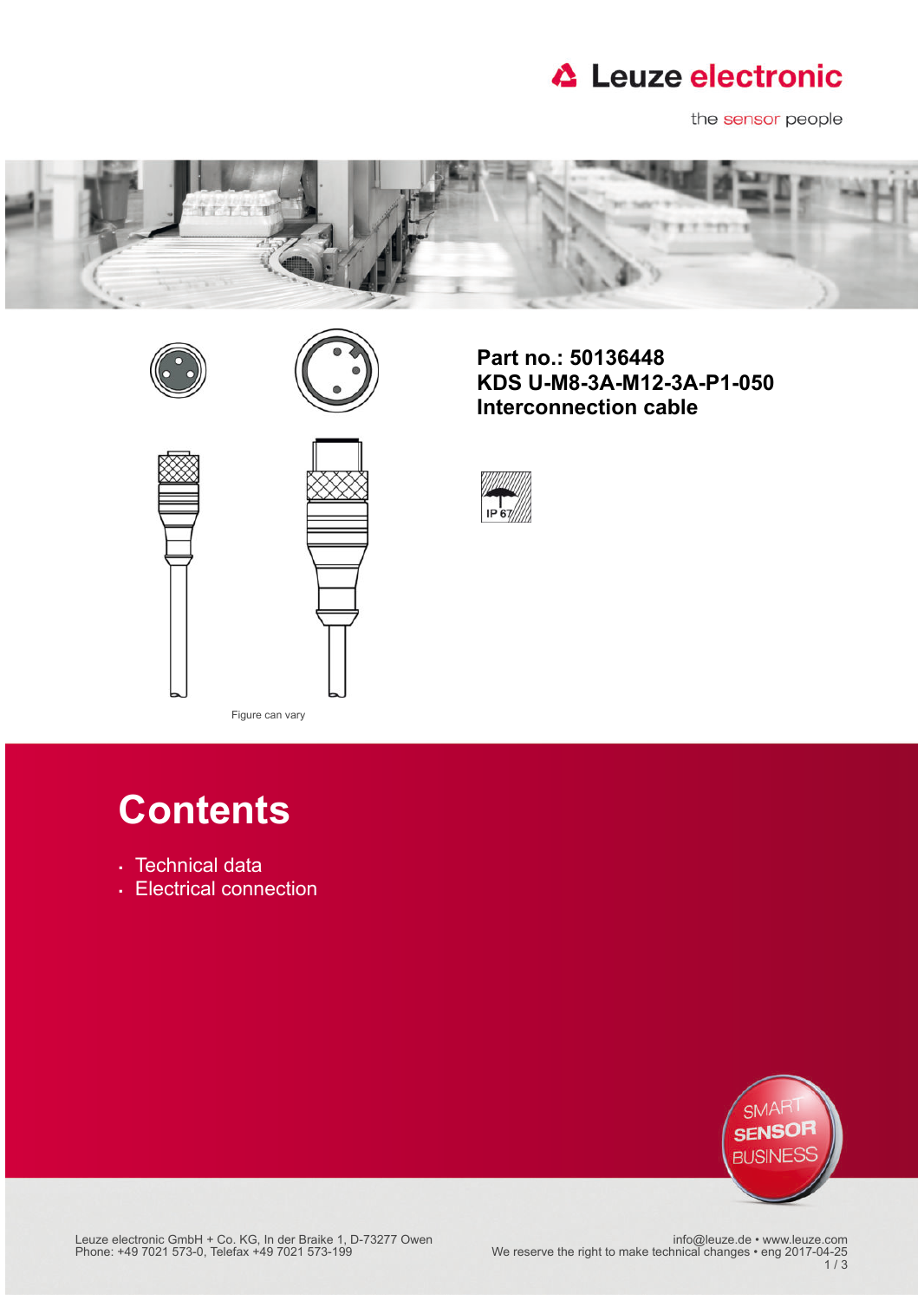### Part no.: 50136448 – KDS U-M8-3A-M12-3A-P1-050 – Interconnection cable

### <span id="page-1-0"></span>**Technical data**

| <b>Connection</b>                              |                                                                                                                                                                                                                            |
|------------------------------------------------|----------------------------------------------------------------------------------------------------------------------------------------------------------------------------------------------------------------------------|
| <b>Connection 1</b>                            |                                                                                                                                                                                                                            |
| Type of connection                             | Connector                                                                                                                                                                                                                  |
| Thread size                                    | M12                                                                                                                                                                                                                        |
| Type                                           | Female                                                                                                                                                                                                                     |
| No. of pins                                    | 3-pin                                                                                                                                                                                                                      |
| Design                                         | Axial                                                                                                                                                                                                                      |
| <b>Connection 2</b>                            |                                                                                                                                                                                                                            |
| Type of connection                             | Connector                                                                                                                                                                                                                  |
| Thread size                                    | M <sub>8</sub>                                                                                                                                                                                                             |
| Type                                           | Male                                                                                                                                                                                                                       |
| No. of pins                                    | 3-pin                                                                                                                                                                                                                      |
| Design                                         | Axial                                                                                                                                                                                                                      |
| <b>Cable properties</b>                        |                                                                                                                                                                                                                            |
| Number of conductors                           | 3 Piece(s)                                                                                                                                                                                                                 |
| Wire cross section                             | $0.25$ mm <sup>2</sup>                                                                                                                                                                                                     |
| <b>AWG</b>                                     | 24                                                                                                                                                                                                                         |
| Sheathing color                                | <b>Black</b>                                                                                                                                                                                                               |
| Shielded                                       | No                                                                                                                                                                                                                         |
| Silicone-free                                  | Yes                                                                                                                                                                                                                        |
| Cable design                                   | Interconnection cable                                                                                                                                                                                                      |
| Cable diameter (external)                      | $4.3 \text{ mm}$                                                                                                                                                                                                           |
| Cable length                                   | 1,000 mm                                                                                                                                                                                                                   |
| Sheathing material                             | <b>PUR</b>                                                                                                                                                                                                                 |
| Wire insulation                                | <b>PUR</b>                                                                                                                                                                                                                 |
| Suitability for drag chains                    | Yes                                                                                                                                                                                                                        |
| Traverse rate                                  | Max. 3.3 m/s with horiz. traverse path of 5m and and max. accelera-<br>tion of 5m/s <sup>2</sup>                                                                                                                           |
| Properties of the outer sheathing              | Free of CFC, cadmium, silicone, halogen and lead, matt, low-<br>adhesion, abrasion-resistant, easily machine-processable                                                                                                   |
| Resistance of the outer sheathing              | Hydrolysis and microbe resistant, good oil, gasoline and chemical<br>resistance in accordance with VDE 0472 part 803 test B, flame re-<br>tardant in accordance with UL 1581 VW1 / CSA FT1 / IEC 60332-1,<br>IEC 60332-2-2 |
| Torsion suitability                            | ±180° / m (max. 2 mio. cycles with 35 cycles / min)                                                                                                                                                                        |
|                                                |                                                                                                                                                                                                                            |
| <b>Mechanical data</b>                         |                                                                                                                                                                                                                            |
| Width across flats                             | $13 \text{ mm}$                                                                                                                                                                                                            |
| Bending cycles                                 | 5,000,000 Piece(s)                                                                                                                                                                                                         |
| Bending radius, flexible laying, min.          | Min. 10 x cable diameter                                                                                                                                                                                                   |
| Bending radius, stationary laying, min.        | Min. 5 x cable diameter                                                                                                                                                                                                    |
|                                                |                                                                                                                                                                                                                            |
| <b>Environmental data</b>                      |                                                                                                                                                                                                                            |
| Ambient temperature, operation, flexible use   | $-2580 °C$                                                                                                                                                                                                                 |
| Ambient temperature, operation, stationary use | $-4080 °C$                                                                                                                                                                                                                 |
|                                                |                                                                                                                                                                                                                            |
| <b>Certifications</b>                          |                                                                                                                                                                                                                            |
| Degree of protection                           | IP 66K, IP 67 when in the plugged-in and screwed-down state (EN<br>60529)                                                                                                                                                  |